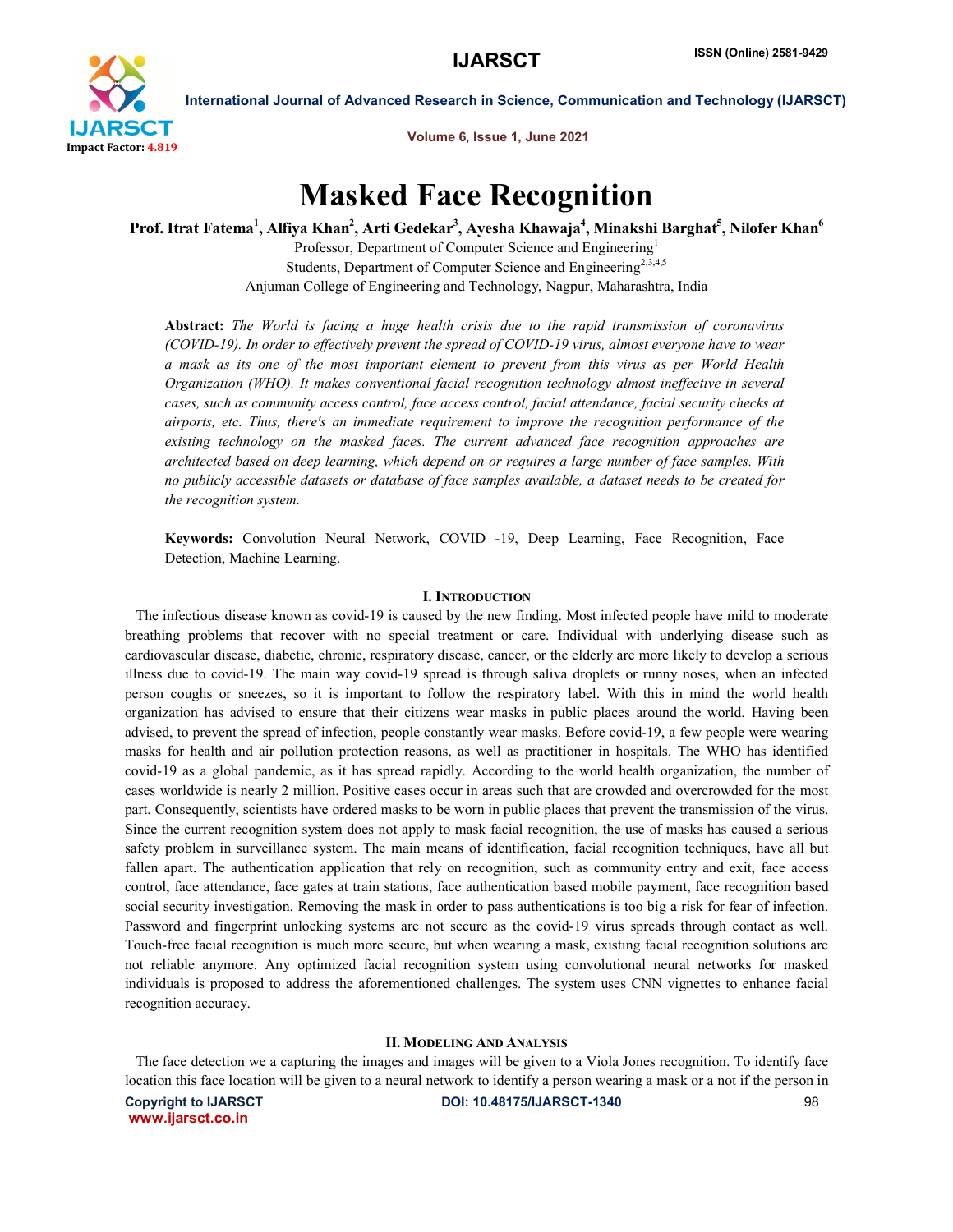

#### Volume 6, Issue 1, June 2021

image is not wearing a mask than that particular image is remove by the system and another person wearing a mask then that images is processed. These processed images are then given to the convolutions neural network where in all the folder with their name will be used and each of these names will be the classes of convolution neural network. The conventional neural network trains than the entire the database will be stored inside the python with the help of Python internal database. Whenever a new person images will come then some mapping process will be repeated and the convolution neural network will be your evaluated. The evolution will give us the output whether the person in the image is present in the train database or not if the image present in the database than their name will be given an output as recognition person. If the image is not present in database then there is no output provide and this make the convolution neural network evolution.



Figure 1: Working flowchart

# III. METHODOLOGY

## 3.1 Data Set

 During the COVID-19 pandemic, the World Health Organization imposed the mandatory wearing of masks to prevent the deadly virus. In this tutorial, we will develop a machine learning project a live mask detector with Python. We will construct a system in real time to determine whether the person on the webcam wears a mask or not. We are going to train the face mask detector model with the help of OpenCV. The dataset consists of 1376 images with 690 images containing images of people wearing masks and 686 images with people without masks. It is an excellent dataset for people who want to try learning techniques of deep learning for face mask detection.

 Image Net is a dataset of over 15 million high-resolution labeled images in approximately 22,000 categories. The images were collected from the web and tagged by human labellers using Amazon's participatory Turk mechanical procurement tool. From 2010, as part of the Pascal Visual Object Challenge, an annual competition known as ImageNet Large-Scale Visual Recognition Challenge (ILSVRC) took place. ILSVRC uses a subset of ImageNet with approximately 1,000images from each of the 1,000 categories. Overall about 1.2 million training images account for 50,000 validation images and 150,000 test images. Image net is made up of images with varying resolution. As a result, the images were sampled downwards to a fixed resolution of 256\*256. With rectangular images, the image is re-scaled and the middle patch 256\*256 is cropped from the resulting images.

### 3.2 Proposed Method

Copyright to IJARSCT **DOI: 10.48175/IJARSCT-1340** 99 www.ijarsct.co.in This system allows for masked face detection in this COVID-19 situation to play an important role in the transformation of the coronavirus from one person to another. For detecting the face mask the CNN algorithm is used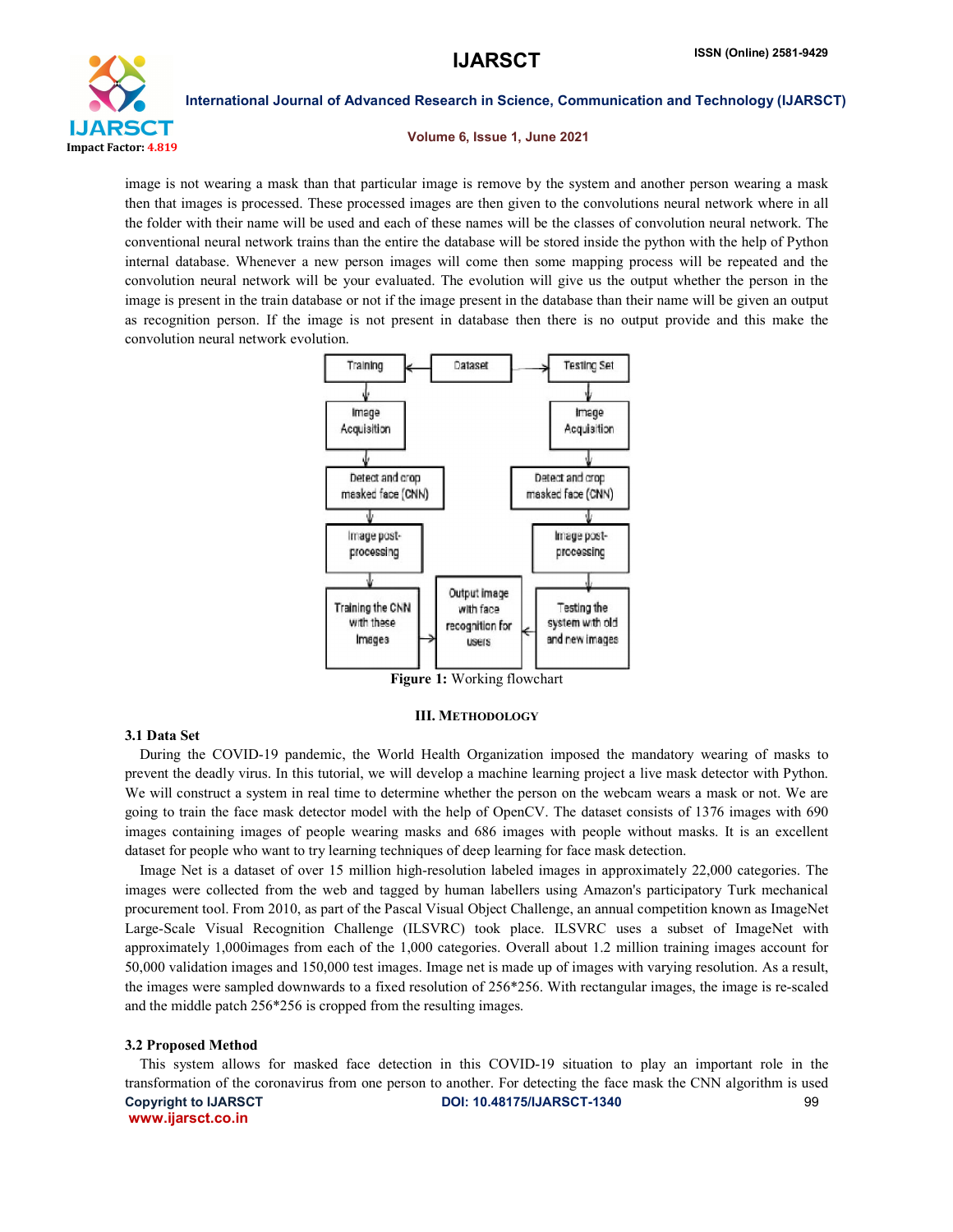

Volume 6, Issue 1, June 2021

in our project which gives greater precision. This project is able to detect facial masks very quickly from all possible angles. When a person arrives in the monitoring area without wearing a mask, the system provides a safety alert to alert the authority.

 The geminate mask face detector that can able to detect mask face and it regardless of arrangement and train it in a proper neural system to get precise outcomes. The primary work of this function is feature extraction and class forecast for images. In the feature extraction system, the image is mapped and created in a new image where the resulting image is more efficient than the previous image. In this part, a large number of images are reduced sizing to an effective representation in which an interesting part of the image is a snapshot.

 After extracting the functions in each convolutional layer, it gives an output that works better for the image and represents these images a set of labeled images. In our proposed model facial mask can be detected from the segmented image or by means of the webcam. Firstly, the size of the input image resizes 100\*100 and performs functionality extraction and prediction. Background noise also reduces and filters to suppress the high frequency of the input frame. Once the training process is completed, it provides us with model data with their level of precision. In this system three-parts work out to complete the process, the first part is connected with the dataset, the second is created some model with accuracy, and the third part is to detect the mask.

# 3.3 Architecture



# Figure 2: Architecture of VGG

 The input to convolute 1 layer is of fixed size 224 x 224 RGB image. The image is passed through a stack of convolutional (convolutional) layers, where the filters were used with a very small receptive field: 3×3 (which is the smallest size to capture the notion of left/right, up/down, center). In one of the configurations, it also utilizes  $1\times1$ convolution filters, which can be seen as a linear transformation of the input channels (followed by non-linearity). The convolution step is set at 1 pixel conv space fil; the spatial padding of conv layer input is such that the spatial resolution is preserved after convolution, i.e. the padding is 1-pixel for  $3\times3$  conv layers. Spatial pooling is done with five maxpooling layers, which follow some of the conv. Layers (not all the conv. layers are followed by max-pooling). The maximum pool is made on a window of 2\*2 pixels with a stride of 2.

 Three Fully-Connected layers (CF) follow a convolutional layers pile (which has a different depth in different architectures): the first two have 4096 channels each, the third performs 1000-channel ILSVRC classification and therefore contains 1000 channels. The final layer is the soft-max layer. The configuration of the fully connected layers is the same in all networks.

www.ijarsct.co.in

Copyright to IJARSCT **DOI: 10.48175/IJARSCT-1340** 100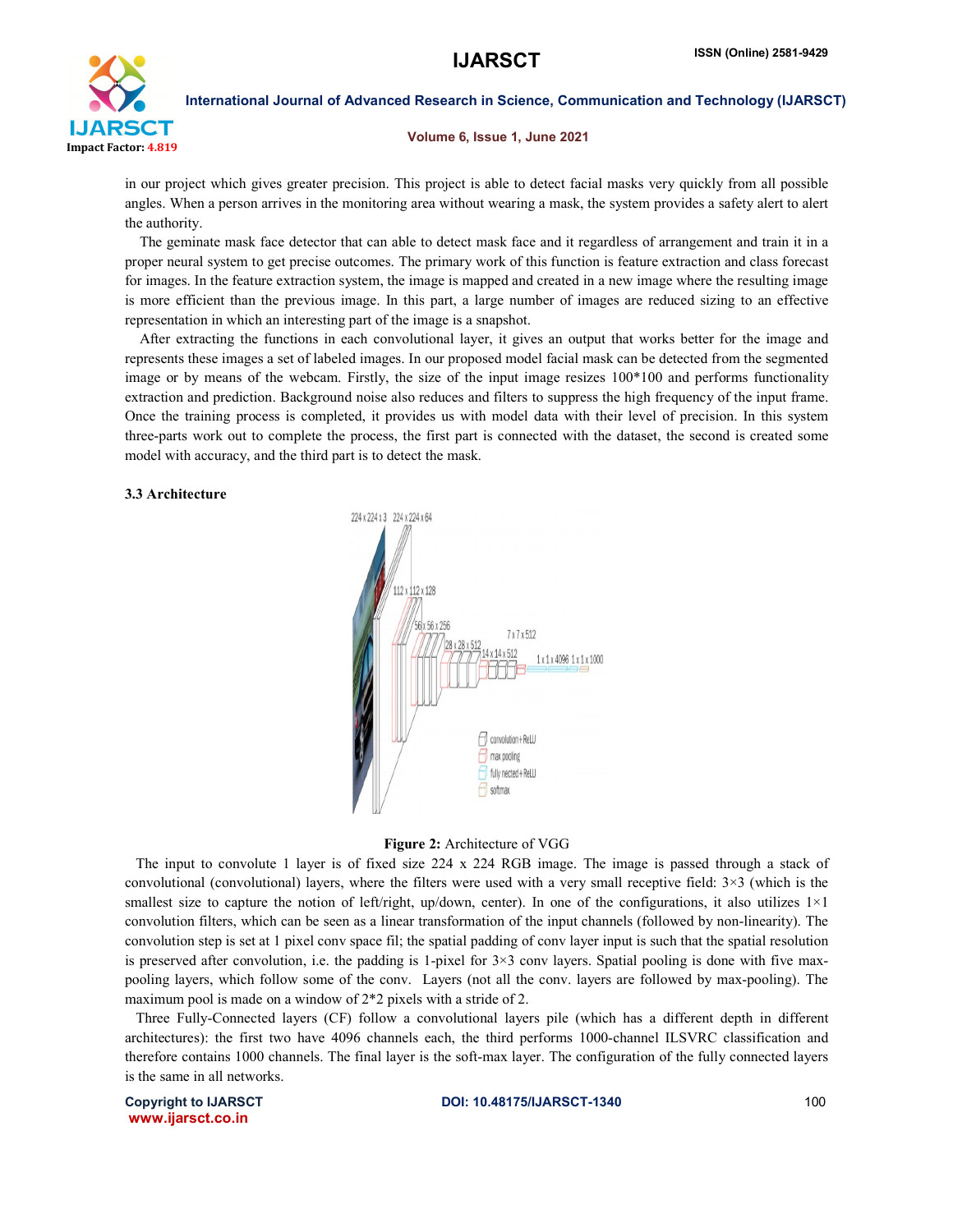

### Volume 6, Issue 1, June 2021

 All masked layers are fitted with non-linearity grading (ReLu).All hidden layers are equipped with non-relinearity of grinding (ReLu). It should also be noted that none of the network (with the exception of one) contains local response normalization (LRN), such standardization does not improve the performance of the ILSVRC but leads to higher memory consumption and calculation time.

# IV. CONCLUSION

 The issue of recognizing masked Faces through existing face recognition system with reliable accuracy.to mitigate the spread of COVID-19 pandemic, measures must be taken. We have modeled a face mask detector using SSD architecture and transfer learning methods in neural networks. To train, validate and test the model, we used the dataset that consisted of 1916 masked faces images and 1919 unmasked faces images. These images were taken from various resources like Kaggle and RMFD datasets. The model was inferred on images and live video streams. To select a base model, we evaluated the metrics like accuracy, precision and recall and selected MobileNetV2 architecture with the best performance having 100% precision and 99% recall. It is also computationally efficient using MobileNetV2 which makes it easier to install the model to embedded systems. This face mask detector can be deployed in many areas like shopping malls, airports and other heavy traffic places to monitor the public and to avoid the spread of the disease by checking who is following basic rules and who is not.

# ACKNOWLEDGMENT

First, we would like to thank our guide Prof. Itrat Fatema and Prof. Anwarul Siddique, who guided us throughout our project work. Their continuous support, motivation, enthusiasm, guidance, encouragement and supervision help us to explore new areas of work and working under them had been rich and rewarding experience, during the entire course. We are also highly obliged to **Prof. M. S. Khatib,** Head, Computer Science and Engineering Department, who provided us the entire facilities for carrying out work and giving us valuable guidance at various stages in our project. We would also thanks to honorable Prof. Dr. S. M. Ali, Principal, A.C.E.T. Nagpur.

Finally, we would like to thanks to all those who have contributed, directly or indirectly to make this project successful.

# **REFERENCES**

- [1] Rosebrock,A.,2020.COVID19:FaceMaskDetectorWithOpencv,Keras/Tensorflow,AndDeepLearning-Pyimagesearch. [online] PyImageSearch. Availableat:https://www.pyimagesearch.com/2020/05/04/covid-19 face-mask-detector-with-opencv-keras-tensorflow-and-deep-learning/ .
- [2] S. Ren, K. He, R. Girshick, and J. Sun, "Faster r-cnn: Towards real-time object detection with region proposal networks," in Advances in neural information processing systems, 2015, pp.91–99.
- [3] Tan, et al. (2012) Image and skin Database. IEEE T-II. http://cs- chan.com/downloads skin dataset.html.
- [4] T.-Y.Lin,P.Goyal,R.Girshick,K.He,andP.Dolla´r,"Focallossfordenseobjectdetection,"2017.
- [5] W.Liu,D.Anguelov,D.Erhan,C.Szegedy,S.Reed,C.Y.Fu,andA.C.Berg,"Ssd:Singleshotmultiboxdetector," in European conference on computer vision. Springer, 2016, pp.21–37.
- [6] W.Liu,D.Anguelov,D.Erhan,C.Szegedy,S.Reed,C.-Y.Fu,andA.C.Berg,"Ssd:Singleshotmultibox detector," in European conference on computer vision. Springer, 2016, pp.21–37.
- [7] https://www.researchgate.net/publication/344294735 Face\_Mask\_Detection\_using\_Transfer\_Learning\_of\_In ceptionV3.
- [8] https://github.com/X-zhangyang/Real-World-Masked-Face-Dataset.
- [9] Nanni, Lumini (2017) FvNF, Skin detection for reducing false pos- itive in face detection, V.M. Petrova (Ed.), Adv. Eng. Res., Vol.16, Nov. Publ. 2017, Nova Publisher. https://www.novapublishers. com/
- [10] P. Viola and M. Jones, "Rapid object detection using a boosted cascade of simple feature," in Proceedings of the 2001 IEEE computer society conference on computer vision and pattern recognition. CVPR 2001, vol. 1.IEEE, 2001, pp.I–I.